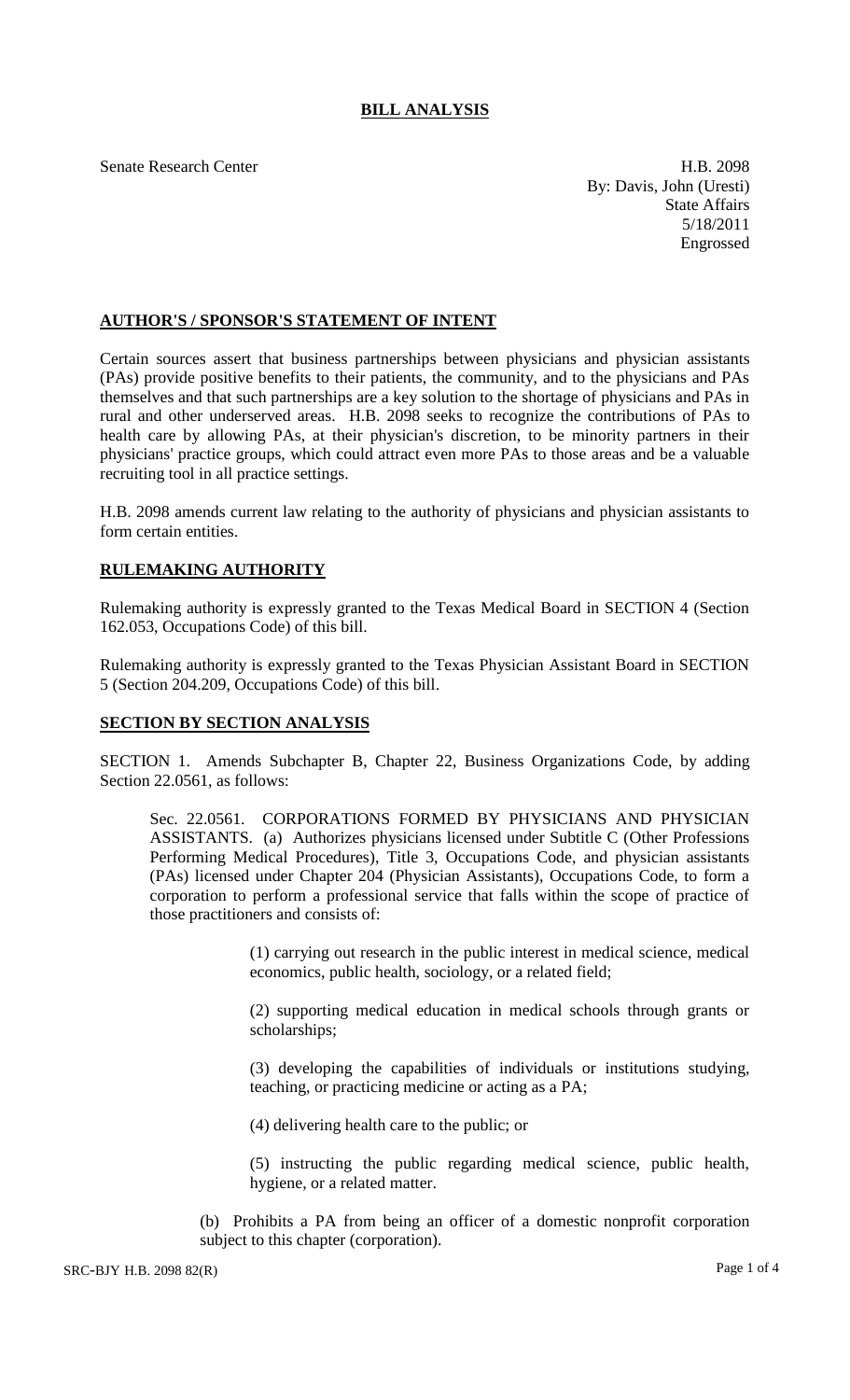(c) Prohibits a PA from contracting with or employing a physician to be a supervising physician of the PA or of any physician in the corporation.

(d) Provides that the authority of each practitioner is limited by the scope of practice of the respective practitioners. Requires an organizer of the entity to be a physician and ensure that a physician or physicians control and manage the entity.

(e) Provides that nothing in this section may be construed to allow the practice of medicine by someone not licensed as a physician under Subtitle B (Physicians), Title 3, Occupations Code, or to allow a person not licensed as a physician to direct the activities of a physician in the practice of medicine.

(f) Authorizes a PA or a combination of PAs to have only a minority ownership interest in an entity created under this section. Prohibits the ownership interest of an individual PA from being equal to or exceeding the ownership interest of any individual physician owner. Prohibits a PA or combination of PAs from interfering with the practice of medicine by a physician owner or the supervision of PAs by a physician owner.

(g) Provides that the Texas Medical Board (TMB) and the Texas Physician Assistant Board (PAB) continue to exercise regulatory authority over their respective license holders according to applicable law. Provides that, to the extent of a conflict between Subtitle B, Title 3, Occupations Code, and Chapter 204, Occupations Code, or any rules adopted under those statutes, Subtitle B, Title 3, or a rule adopted under that subtitle controls.

SECTION 2. Amends Subchapter B, Chapter 152, Business Organizations Code, by adding Section 152.0551, as follows:

Sec. 152.0551. PARTNERSHIPS FORMED BY PHYSICIANS AND PHYSICIAN ASSISTANTS. (a) Authorizes physicians licensed under Subtitle B, Title 3, Occupations Code, and PAs licensed under Chapter 204, Occupations Code, to create a partnership to perform a professional service that falls within the scope of practice of those practitioners.

(b) Prohibits a PA from being a general partner or participating in the management of the partnership.

(c) Prohibits a PA from contracting with or employing a physician to be a supervising physician of the PA or of any physician in the partnership.

(d) Provides that the authority of each of the practitioners is limited by the scope of practice of the respective practitioners. Requires an organizer of the entity to be a physician and ensure that a physician or physicians control and manage the entity.

(e) Provides that nothing in this section may be construed to allow the practice of medicine by someone not licensed as a physician under Subtitle B, Title 3, Occupations Code, or to allow a person not licensed as a physician to direct the activities of a physician in the practice of medicine.

(f) Authorizes a PA or combination of PAs to have only a minority ownership interest in an entity created under this section. Prohibits the ownership interest of an individual PA from equaling or exceeding the ownership interest of any individual physician owner. Prohibits a PA or combination of PAs from interfering with the practice of medicine by a physician owner or the supervision of PAs by a physician owner.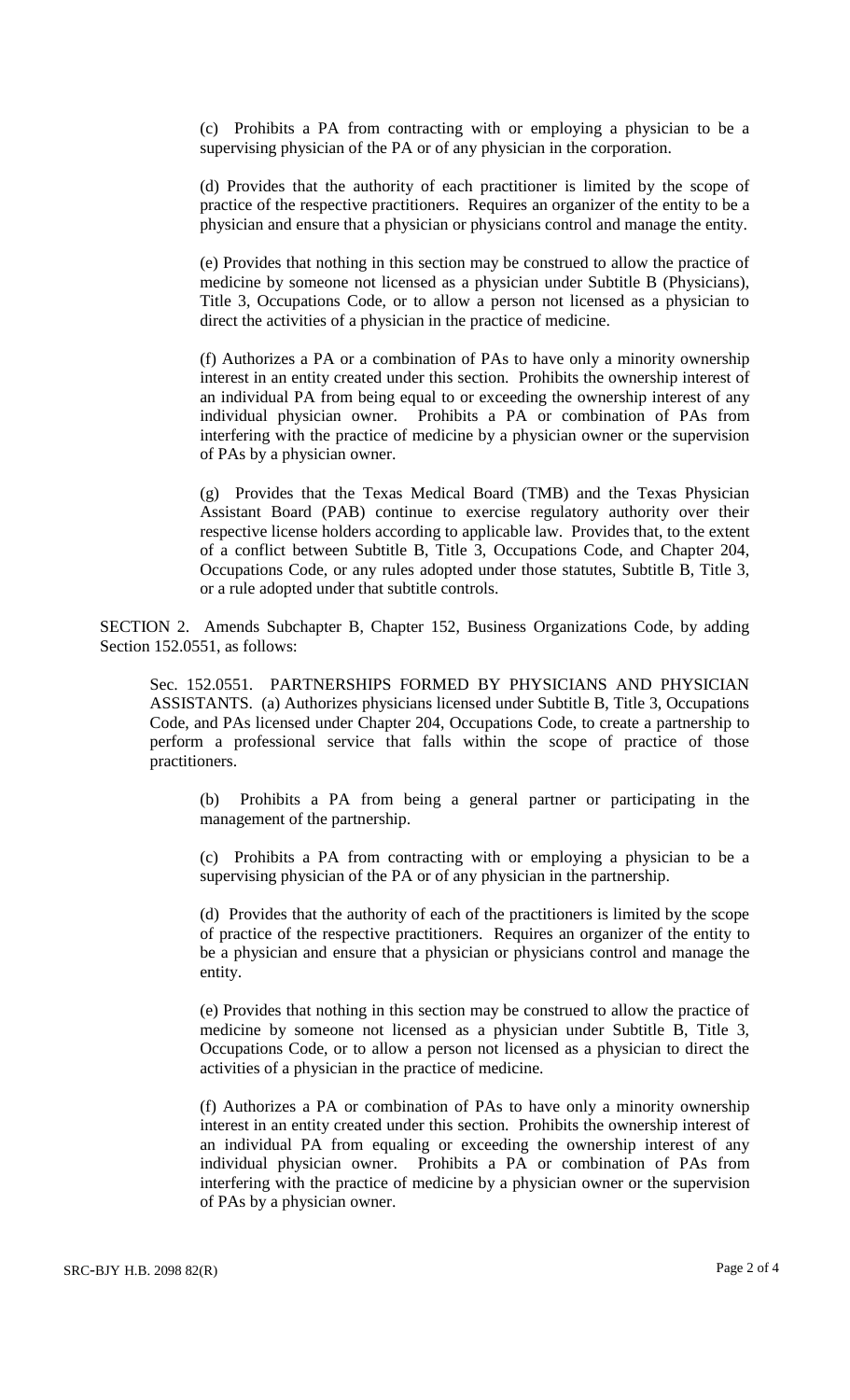(g) Provides that TMB and PAB continue to exercise regulatory authority over their respective license holders according to applicable law. Provides that, to the extent of a conflict between Subtitle B, Title 3, Occupations Code, and Chapter 204, Occupations Code, or any rules adopted under those statutes, Subtitle B, Title 3, or a rule adopted under that subtitle controls.

SECTION 3. Amends Section 301.012, Occupations Code, by adding Subsections (a-1), (a-2),  $(a-3)$ ,  $(a-4)$ ,  $(a-5)$ ,  $(a-6)$ , and  $(a-7)$ , as follows:

(a-1) Authorizes persons licensed as physicians under Subtitle B, Title 3, Occupations Code, and persons licensed as PAs under Chapter 204, Occupations Code, to form and own a professional association or a professional limited liability company to perform professional services that fall within the scope of practice of those practitioners.

(a-2) Prohibits a PA from being an officer in the professional association or limited liability company.

(a-3) Prohibits a PA from contracting with or employing a physician to be a supervising physician of the PA or of any physician in the professional association or limited liability company.

(a-4) Provides that the authority of each practitioner is limited by the scope of practice of the respective practitioner. Requires an organizer of the entity to be a physician and ensure that a physician or physicians control and manage the entity.

(a-5) Provides that nothing in this section may be construed to allow the practice of medicine by someone not licensed as a physician under Subtitle B, Title 3, Occupations Code, or to allow a person not licensed as a physician to direct the activities of a physician in the practice of medicine.

(a-6) Authorizes a PA or a combination of PAs to have only a minority ownership interest in an entity created under this section. Prohibits the ownership interest of an individual PA from equaling or exceeding the ownership interest of any individual physician owner. Prohibits a PA or combination of PAs from interfering with the practice of medicine by a physician owner or the supervision of PAs by a physician owner.

(a-7) Provides that TMB and PAB continue to exercise regulatory authority over their respective license holders according to applicable law. Provides that, to the extent of a conflict between Subtitle B, Title 3, Occupations Code, and Chapter 204, Occupations Code, or any rules adopted under those statutes, Subtitle B, Title 3, or a rule adopted under that subtitle controls.

SECTION 4. Amends Subchapter B, Chapter 162, Occupations Code, by adding Section 162.053, as follows:

Sec. 162.053. JOINTLY OWNED ENTITIES WITH PHYSICIAN ASSISTANTS. (a) Requires a physician who jointly owns an entity with a PA to report annually to TMB the ownership interest and other information required by TMB rule.

(b) Requires TMB to assess a fee for processing each report required by Subsection (a).

(c) Provides that a report filed under Subsection (a) is public information for purposes of Chapter 552 (Public Information), Government Code.

SECTION 5. Amends Subchapter E, Chapter 204, Occupations Code, by adding Section 204.209, as follows: